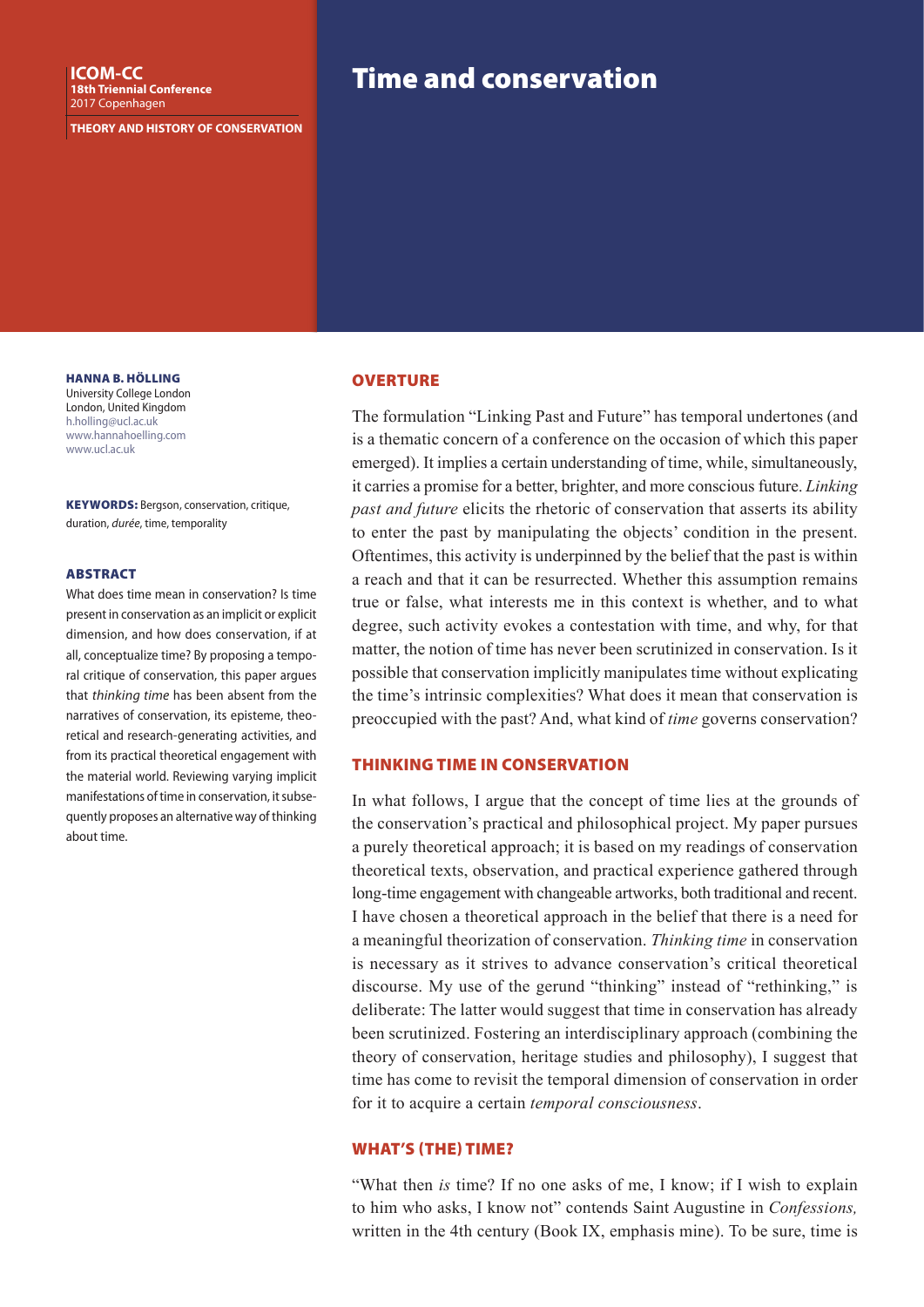**18th Triennial Conference** 2017 Copenhagen

**THEORY AND HISTORY OF CONSERVATION**

**TIME AND CONSERVATION**

one of the most mysterious aspects of the world we live in. Even today, there is no universal definition of time. "In a sense, it is always too late to talk about time", posited French philosopher Jacques Derrida in 1972 (Derrida 1972, 42). In turn, after having acquired a vast number of books devoted to the topic of time, the Korean video artist Nam June Paik realized that he had absolutely no time to read them.

Too often, we find ourselves facing the unsolved and ubiquitous paradigm of time, the measured time of clocks and media, and subjective time that does not comply with its measurability. Time occurs within a range of various intensities and velocities while reading an interesting book or watching a play; it may turn into a painful expectation when we wait for something that we long for, an important message or a delayed train.

# TIME AS MEASUREMENT

In the Western world, the common sense definition of time as a method of its measurement was initiated at the end of the 13th century by mechanical clocks. This moment also marks the inception of modern homogenous time, which replaced traditional methods of time measurement based on unequal intervals calculated by the length of daylight. Clock time was applied in monastic life. The monastery's towers became houses for clocks; they not only announced hours and religious festivities but also marked the beginning and end of the working day. French philosopher Michel Foucault saw in the religious orders the establishment of discipline and a chronological way of thinking linked with the application of timetable (Foucault 1995, 150). The beginning of time's secular life is marked by the moment when clocks began to announce the hours from the town hall's towers to regulate work of Flanders and Northern France textile towns (Mooij 2005, 105). But it was the modern science that confirmed time's tightness to irreversible direction, reaching its prominent stage with the refinement of the theory of entropy, the second law of thermodynamics. Further, scholars consider railway and telegraph as media that helped to regulate and standardize time. The rise of capitalism and the expanding economy tied the attachment of humans to clock time and manifested in the control over the cycles of their labor and leisure (conceptualized by Karl Marx). According to the media theorist Bliss Cua Lim, this modern time consciousness became gradually natural and incontrovertible, obscuring the plurality of human existence in time (Cua Lim 2009, 11). We accepted it as a ready-made temporality.

# THE READY-MADE TIME OF CONSERVATION

Conservation, I argue, adapted the sequential, chronological time that results in the understanding of time merely as a method of its measurement – the time of clocks, machines, scientific apparatus, historic chronologies, industry, and labor. While critical theory, philosophy and art practice have long been engaged with anachronistic and heterochronic interpretations of historical time – the belated and the put-of-synch, seriality and repetition, to name but a few – conservation, so it seems, has overtaken the readymade temporality expressed in linear structures – the inheritance of the clock-time discipline of capitalist modernity.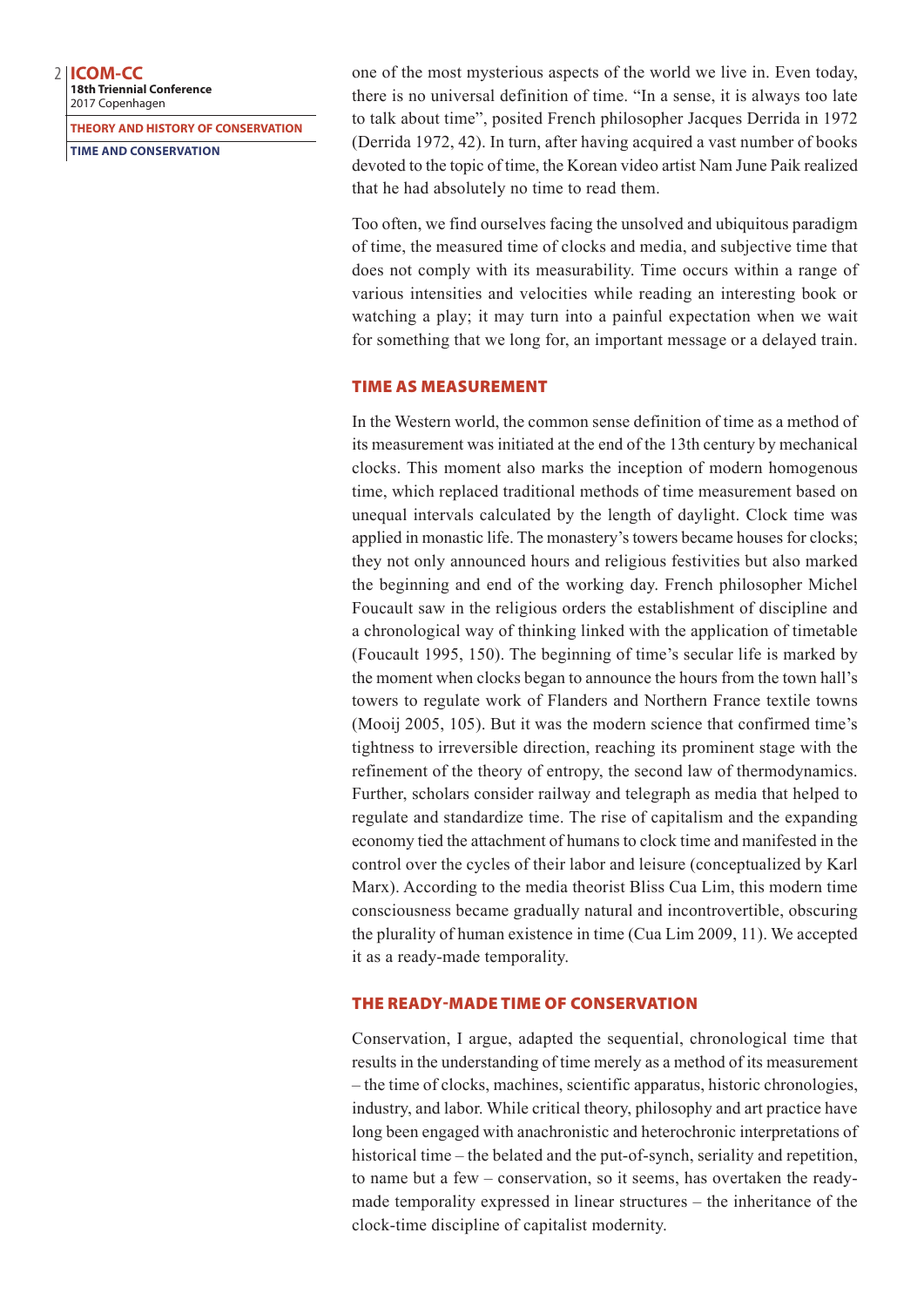**18th Triennial Conference** 2017 Copenhagen

**THEORY AND HISTORY OF CONSERVATION**

**TIME AND CONSERVATION**

In conservation, however, time exists as a merely implied dimension. It manifests itself, among other things, in the way conservators adapt thinking about events that take place in the life of artworks as occurring on a timeline, valuing them according to their precedence. This valuation is revealed in the wish to access the point of creation, the author's intention and the sources of the original object. The paradigms of conservation such as the concepts of reversibility, the belief in an original/preferred condition of an artwork, and the notion of restoration rest on the implied notion of measurable and linear time. I will now gradually unpack these concepts.

As a rule, "original state" concerns the material condition of an artwork and corresponds to the idea of an artwork's history being restricted to its physical history (Villers 2003, 5). At times, however, the idea of an "original state" can also be applied to a work's "concept," as when the "purpose of restoration" becomes "the conservation of an object so that it can be seen, or even used, in its *original concept* and *original beauty"* (Ashley Smith 2004, 19) *.* It is widely accepted that, when a museum purchases a piece of installation art, for instance, the artwork becomes "frozen" in that particular historical moment at which it enters the collection. The traditional understanding of an artwork being "locked in time" is expressed by the term *freeze strategies;* similarly, the formulation *freeze-frame paradigm* referred to the conservation of an artwork based on scientific analysis that excluded truths derived from phenomenological awareness and interpretation. 1

The ideal of restoring a work to a past condition was closely associated with the notion of the state of an artwork as the artist intended it. This was largely due, as Steven Dykstra put it, to scientific techniques introduced to the conservation laboratory in the 19th century that made it possible to analyze materials and thereby to discern between the materials originally used by the artist and those added later. <sup>2</sup> There is a close relationship between the "intended" instance of a work and what has been referred to as the "authentic condition" (as a rule, a material condition). In traditional conservation the term "authentic condition" is associated with a sequential understanding of time: in the life of an artwork, events that occur earlier on the timeline appear to have a higher authentic value than those that occur later. Thus, the "authentic" is often tied to an early state of the work, while the "original" lies proximate to the origins of an artwork or its conception. Similar ideas are expressed in the argument that the goal of conservation should be to capture not the "original" of a work but its "ideal state" – a state "defined by time, not by physical description" (Appelbaum 2009, 176–7). To determine an object's ideal state, we first need to fix it to a specific historical moment and then determine the physical state that corresponds to that moment. The "return" to the past inherent in the ideal state confirms once again conservation's deep-rooted belief in sequentiality and a recoverable past.

The concept of reversibility – a much-contested theory related to the paradigm of minimal intervention – reveals an implied obedience to sequential, linear time and, at the same time, attempts to question it. It does this by positing a state to which an object can return if the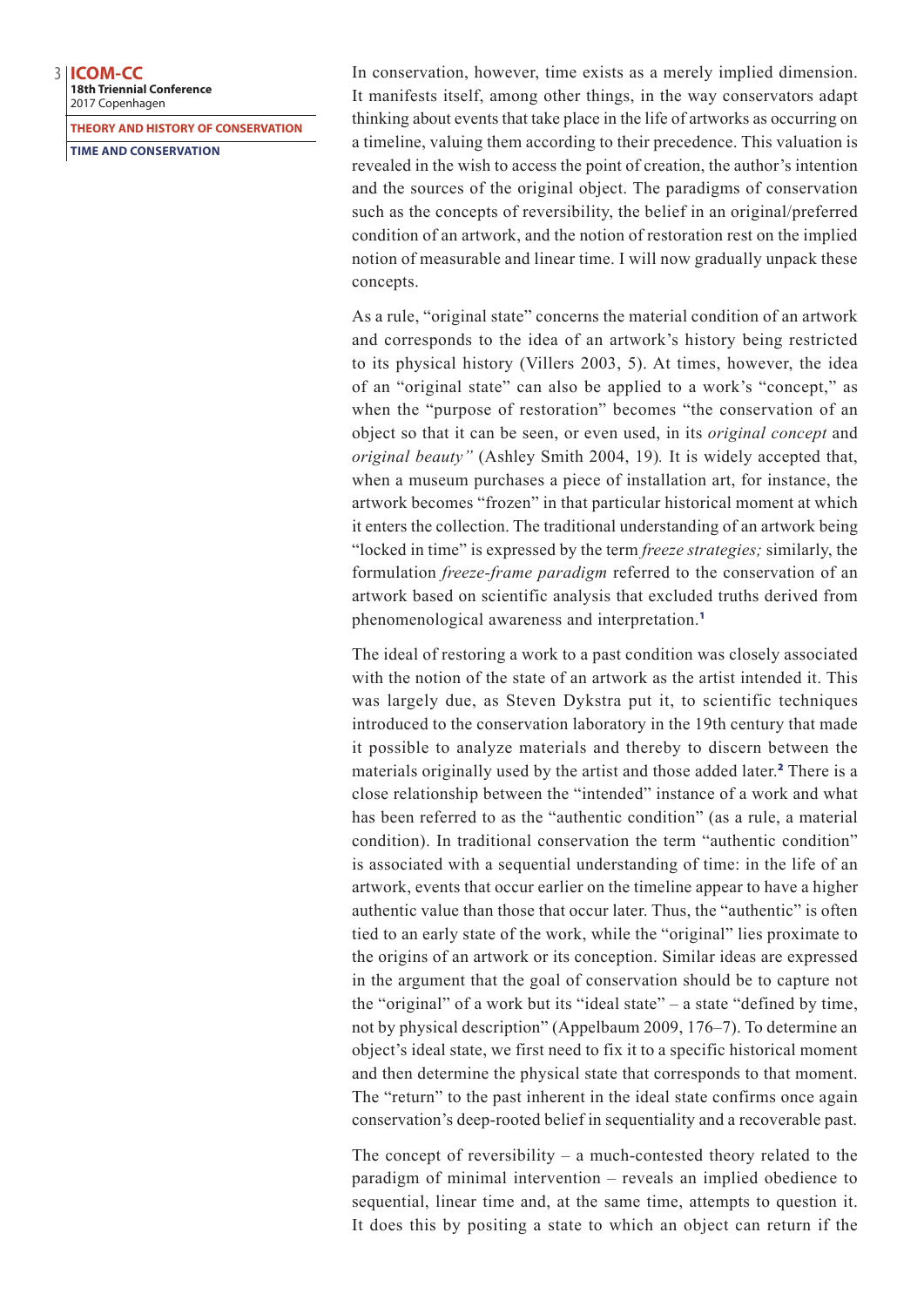**18th Triennial Conference** 2017 Copenhagen

**THEORY AND HISTORY OF CONSERVATION**

**TIME AND CONSERVATION**

materials and processes employed by conservators are reversible. This also approximates the idea of *re-*storation, which, from an etymological point of view, already involves the notion of "redoing."<sup>3</sup> The impossibility of such a return in traditional *and* multimedia artworks reveals the paradox here. The concept of reversibility violates the principles of decay and aging (nothing can ever become younger) and exposes the lack of an appropriate conception of time.

The understanding of temporal progression that follows a sequential timeline leads to peculiar situations: in order to satisfy the patterns of chronology, changeable artworks that are characterized by multiple materializations such as multimedia installations, performances, (Fluxus) events, and conceptual artworks (conceived as a concept and conveyed in an instruction) would have to be reduced to a preferred, singular state.<sup>4</sup> It goes without saying that to reduce a changeable work which manifests itself in different spatio-temporal constellations runs the risk of impoverishing its potential. Unlike traditional media, which are conceived as unique works in a singular medium, it is precisely the ability to change and transform that allows these artworks to survive and to be transmitted into the future.

But do traditional artworks, such as painting or sculpture, not evolve and change over time, only slower, rather than fast?<sup>5</sup> And are they not inhibited in a singular, preferred condition?

### THE NOTION OF DURATION

As a supplement to the concept of entropy (second law of thermodynamics) and temporal irreversibility (decay), I propose to consider an alternate conception of time in conservation. This concept aligns with artworks being human cultural creation, rather that the product of measurement, analysis and chronological orders. Here, the temporal analysis by French philosopher Henri Bergson has profound implications for the resolution of conservation's engagement with time.

The philosophical project of Henri Bergson (1859–1941) posits that time does not exist as a linear entity marked by a succession of separate points in the past, present, and on into the future  $-$  a view of time that follows Aristotelian notion of time as a line and merely coincides with the trajectory of a clock hand.<sup>6</sup> Bergson believed that the reduction of time to space and numbers is caused by science's capacity to measure points on a line and simultaneities as starting and end points of movement. (This reduction reverberates the conservation scientific approach to measure materials and determine their properties in the search for the essence of the work.) For Bergson, time is neither theological, nor cyclical (time cultivated by agrarian societies). Rejecting a homogenous, conventional, spatialized, numerical conception of time, Bergson argued that we become acquainted with heterogeneous time, or *durée*, meaning duration. *Durée,* the movement of time itself, the permanent, unstoppable changing of things, is first of all a critique of the time of the natural sciences conceived on the basis of space: fragmented time. Instead, *durée* is based on the idea of a present involving a past and an anticipation of a future. And I propose to apply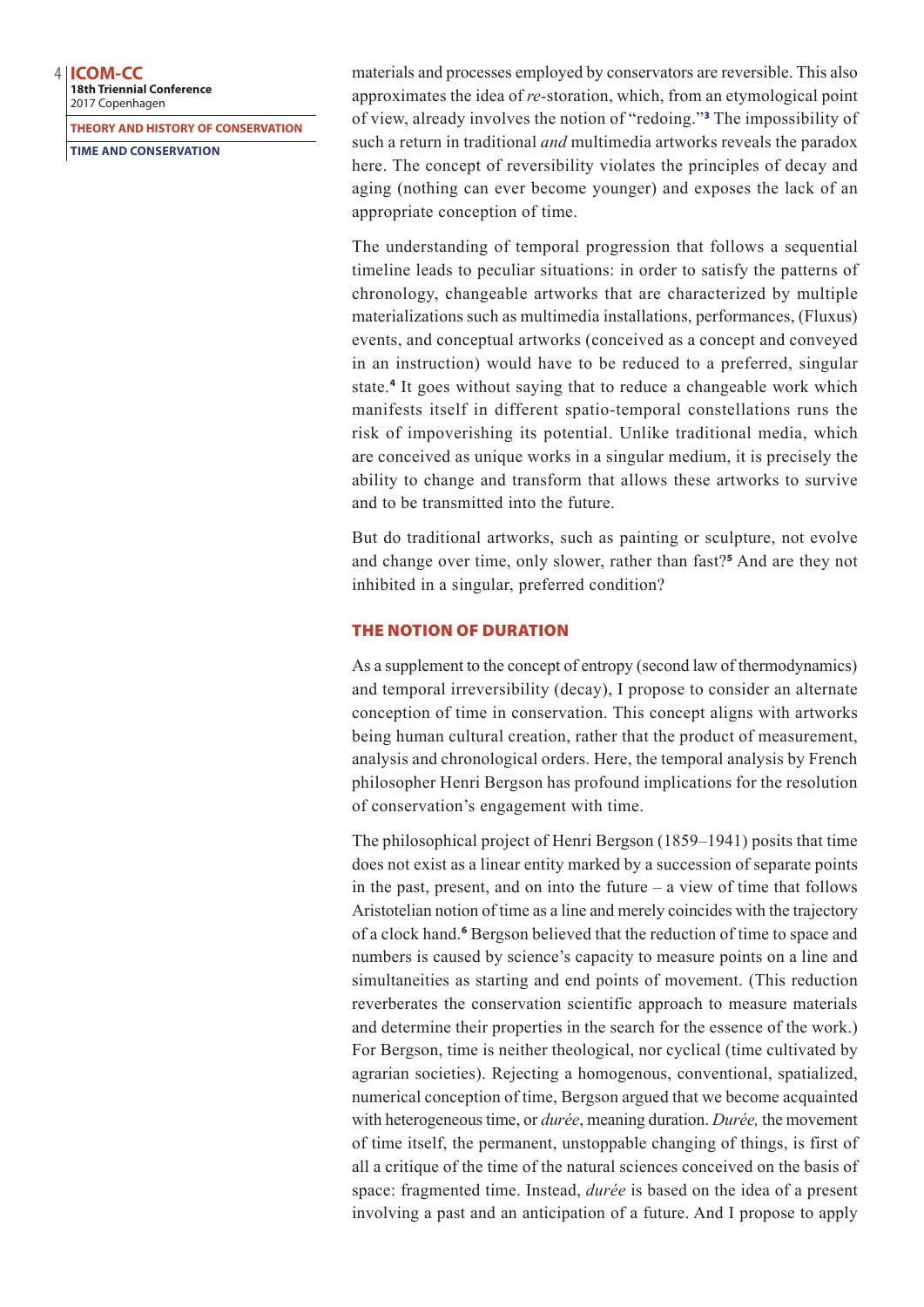**18th Triennial Conference** 2017 Copenhagen

**THEORY AND HISTORY OF CONSERVATION**

**TIME AND CONSERVATION**



**Figure 1.** Diagram drawn by the author after Bergson's cone of memory. The diagram illustrates the coexistence of varying temporalities in the present

this idea to the understanding of time in conservation and to artworks as entities enduring in time, subject to a continuous, indivisible flux of change.

In his book *Bergsonism* (1966), French philosopher Gilles Deleuze provides us with a comprehensive insight into Bergsonian's method. Deleuze's analysis of Bergson's includes a visualization of the contemporaneity of the past in the form of a cone (Deleuze 1991[1966], 59–60) (Figure 1). The cone is divided into three sections – AB, A'B', and A''B'' – symbolizing the coexistence of all layers of the past with the present. The past AB coexists with the present S, including sections A'B' and A''B''. The sections are virtual, symbolically representing the distance of the past from the present, yet including the entirety of the past rather than its particular elements. The identity of duration is presented as an ever-growing image of the past in the present and "the *conservation* and *preservation* of the past and the present." Every successive moment contracts and is condensed with the former and, simultaneously, "always contains, over and above the preceding one, the memory the latter has left it" (Deleuze 1991[1966], 51).

So in their contemporaneity, the past and the *present that has been* coexist, but the past also preserves itself endlessly within itself, while the present passes. Bergson argues that the past, in its entirety, is prolonged to its present and acts in it. Duration is the survival of the past, an ever-accumulating ontological memory that is wholly, automatically, and ceaselessly preserved. In duration, the current moment does not depose that which came before. Could an artwork's present preserve all its pasts? And could conservation cease to depose of the moments which came *after* the imagined, original moment of creation?

Following the Bergsonian conception of time and its Deleuzian interpretation, I propose, first of all, that in artworks the present is the survival of the past. Rather than being virtual, the past is actualized in the present, which is all we are able to analyze from our inhabited temporal perspective. Duration is crucial for understanding the continuity of artworks and essential to divorcing conservation from its traditional views of time. Instead of positing a return to the past as the most justifiable goal of conservation, the Bergsonian concept of duration offers us a profound way to reexamine the assumptions of the profession. One possible consequence of applying *durée* to works characterized by change is that their changeability can exist unrestrictedly in a continuum of duration; in other words, each instantiation of a changeable artwork is equally important and *preserves*, to some extent, previous versions.

To explain how artworks experiencing change can be understood as existing in a continuum of previous and future manifestations, we briefly need to change our focus from the ontology of time to phenomenology, the philosophy of consciousness as dependent on subject. The continuum of duration encompasses what might be defined as retentions and protentions. The idea of retention and protention is based on Husserl's phenomenology of temporality, in which he neglects the experience of the world as a series of unconnected instances. The protention is distinct from immediate experience but still retained in our consciousness; it relates to the perception of the moment that has yet to be perceived. The continuity rests upon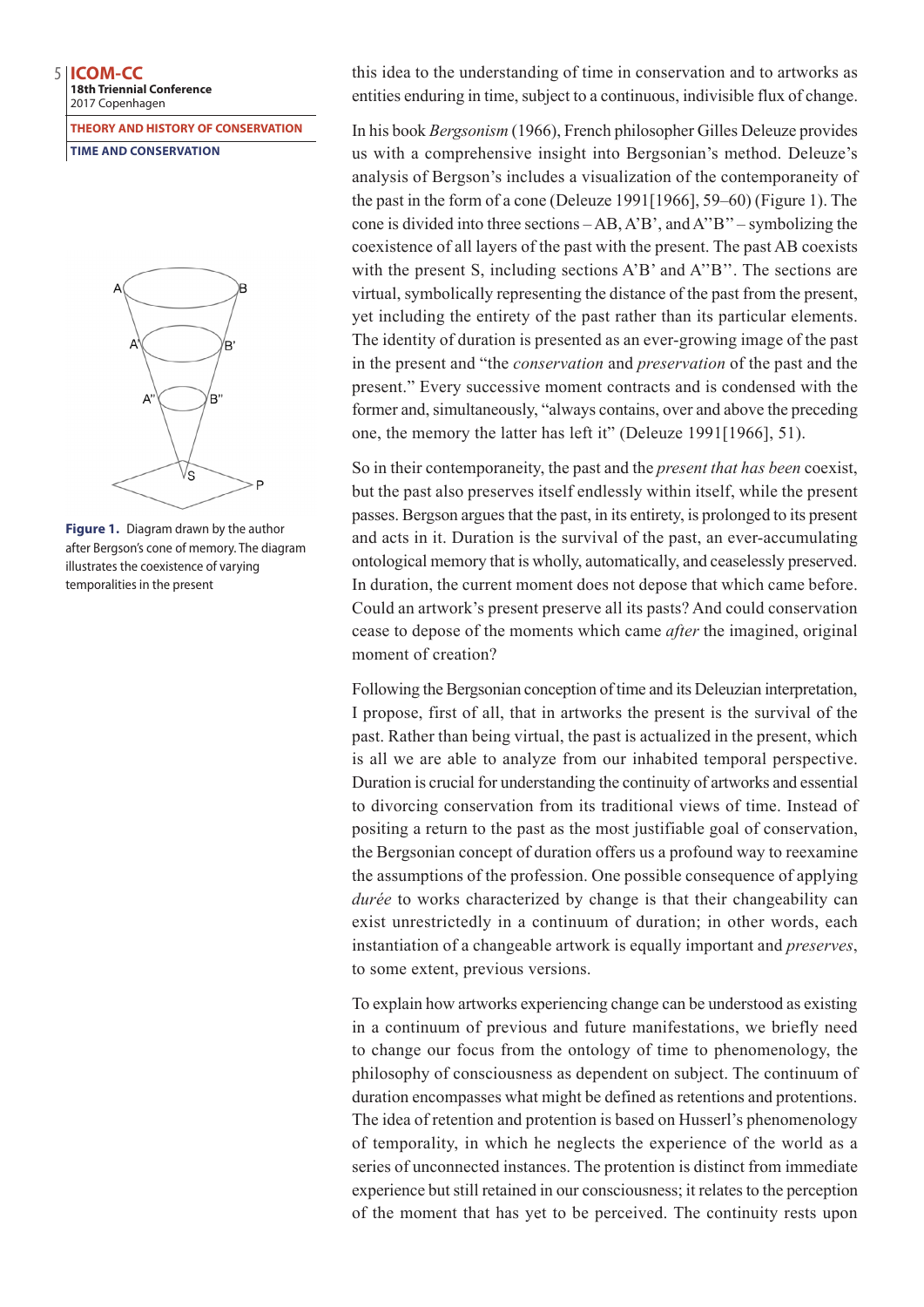**18th Triennial Conference** 2017 Copenhagen

**THEORY AND HISTORY OF CONSERVATION**

**TIME AND CONSERVATION**

the idea that each moment of protention becomes a retention of the next. Retentions and protentions may illustrate the factual existence of an artwork's instantiations, stages in its life or "conditions." Retentions and protentions create a conceptual realm of duration where the past is becoming present (or where, returning to the Bergsonian idea, the past is actualized in the present). Protentions might be conceived of as an openness of the artwork to its future change. Because there is never a disjunction between protention and retention, from an ontological perspective, the past is preserved *automatically*.

### **CONCLUSION**

In brief, the orientation of conservation toward the past involves back-andforth movements between abstract times, or, at best, a misinterpretation of linearity – in the common sense, conservators "take care of the past" and "pass it over to the future." If the past is contemporaneous with the present, then we do not need to "preserve the past" in the traditional meaning of the word, but rather *preserve the present*. In fact, the present is the only given reality and the *only* reality to be preserved. Conservation could thus be defined as a process that shapes changeable artworks. Conservation can reduce undesirable change, but never prevent it. So, in my thinking, and following Bergsonian *durée,* artworks – as objects that undergo transformation – abide in their present which is constituted by their many different pasts. In other words, they are constructed by their "present" as much as by their "past conditions."<sup>7</sup> This not only results in the abandonment of the search for authenticity somewhere in the remote past, but also moves conservation away from its attempt to manage change (measured in an artwork's former conditions) and toward a process intervening in the artwork's temporality. Additionally, such a stance unquestionably releases conservation from the drive to "recover the past" or "the original" or to "give back the authentic object," which, in my view, are approaches based on a misconception of time.

Whether engaged with traditional art or multimedia works, conservation can no longer claim to be neutral. Each intervention is a process that transforms the work of art. According to Cesare Brandi, conservation is a methodological recognition, the moment when the consciousness of the observer recognizes an object as a work of art (Brandi 2005, 48).<sup>8</sup> In discussing the significance of the past, David Lowenthal holds that every act of recognition alters what survives (Lowenthal 2003, 390). This is a positive gesture because, as he claims, the past can be used fruitfully when it is "domesticated . . . to inherit is to transform" (Lowenthal 2003, 412).

### ACKNOWLEDGMENTS

The writing of this paper was supported by the intellectual environment of the Department of the History of Art at the University College London. I am very grateful to my colleagues for inspiring discussions. I was able to revise the final version of this paper during my research residency at the Getty (2016–17) and I would like to acknowledge the outstanding support provided by the colleagues at the Getty Conservation Institute and the Getty Research Institute in Los Angeles.